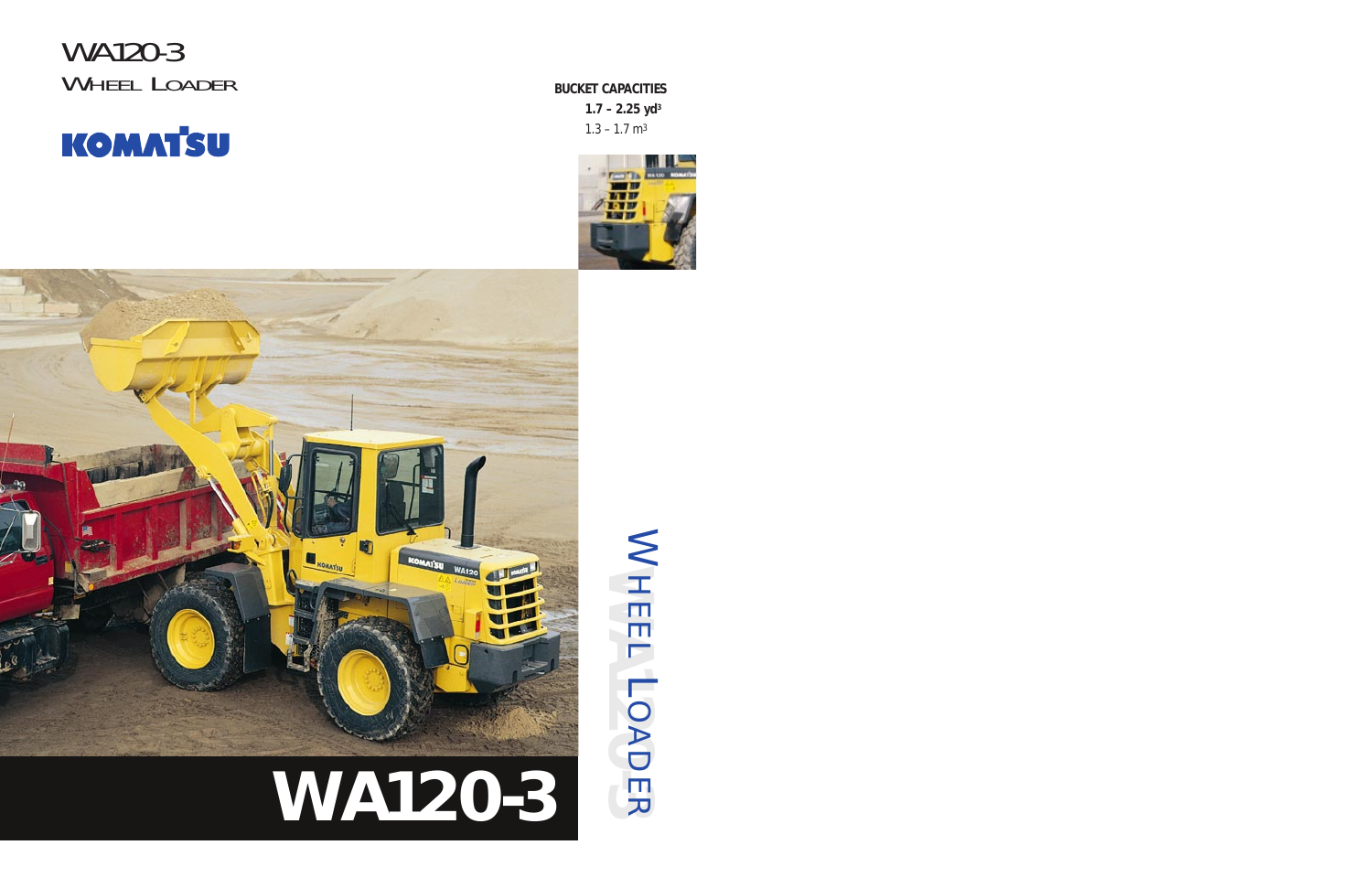**Komatsu diesel power for productivity and reliability.** See page 6.

**New Komatsu four-speed transmission better matches all applications for reliability, productivity, and versatility.** See page 7.

**Komatsu torque proportioning differentials are standard.** See page 7.

**New special rubber-mounted cab for productivity.** Special rubbermounted cab reduces vibration and noise that can fatigue the operator and reduce his efficiency. See page 4.

It all adds up to more value and better return for your investment. It's what you expect when you select Komatsu.

**New easier access to engine for servicing.** Pneumatic cylinders assure the gull-wing side covers and rear grill open with an easy touch. See page 8.



Designed for better value through improved reliability and enhanced versatility. That's why the WA120-3 means VALUE, and anything less is just another Wheel Loader.

> **Check battery and clean radiator easily.** The rear grill also uses pneumatic cylinders for easy access to the radiator and battery.

# **WA120-3 Wheel Loader** WALK-AROUND

**WA120-3 WHEEL WA120-3** 

**Ground level greasing** reduces maintenance time. See page 8.

> **Sight gauges** for hydraulic tank and transmission case.

**Ground level fueling.**

**ECSS value-option for better productivity.** Electrically Controlled Suspension System (ECSS) absorbs pitching and bouncing. See page 5.

**New cab for increased operator productivity.** New operator's cab provides better visibility, increased comfort, see-at-a-glance console, two-door walk-through and finger-touch shifting. See page 4.

**KOMAT'SU** 



| WHEEL |        |
|-------|--------|
|       | LOADER |

FLYWHEEL HORSEPOWER | OPERATING WEIGHT | BUCKET CAPACITY

**Komatsu-integrated design for the best value, reliability, and versatility.** Engine, power train, frame,

and all other major components are engineered by Komatsu. You get a machine whose components are designed to work together for higher production, greater reliability, and more versatility.

**New sealed, wet disc parking brake for better reliability and less maintenance cost.** See page 7.

**Quick kick-down transmission switch is another standard feature.** See page 7.



**Optional coupler system.** The versatile coupler system provides fast, efficient tool changes without leaving the cab. This new design also allows superior visibility of the work equipment. An optional third spool valve is available for additional hydraulic functions.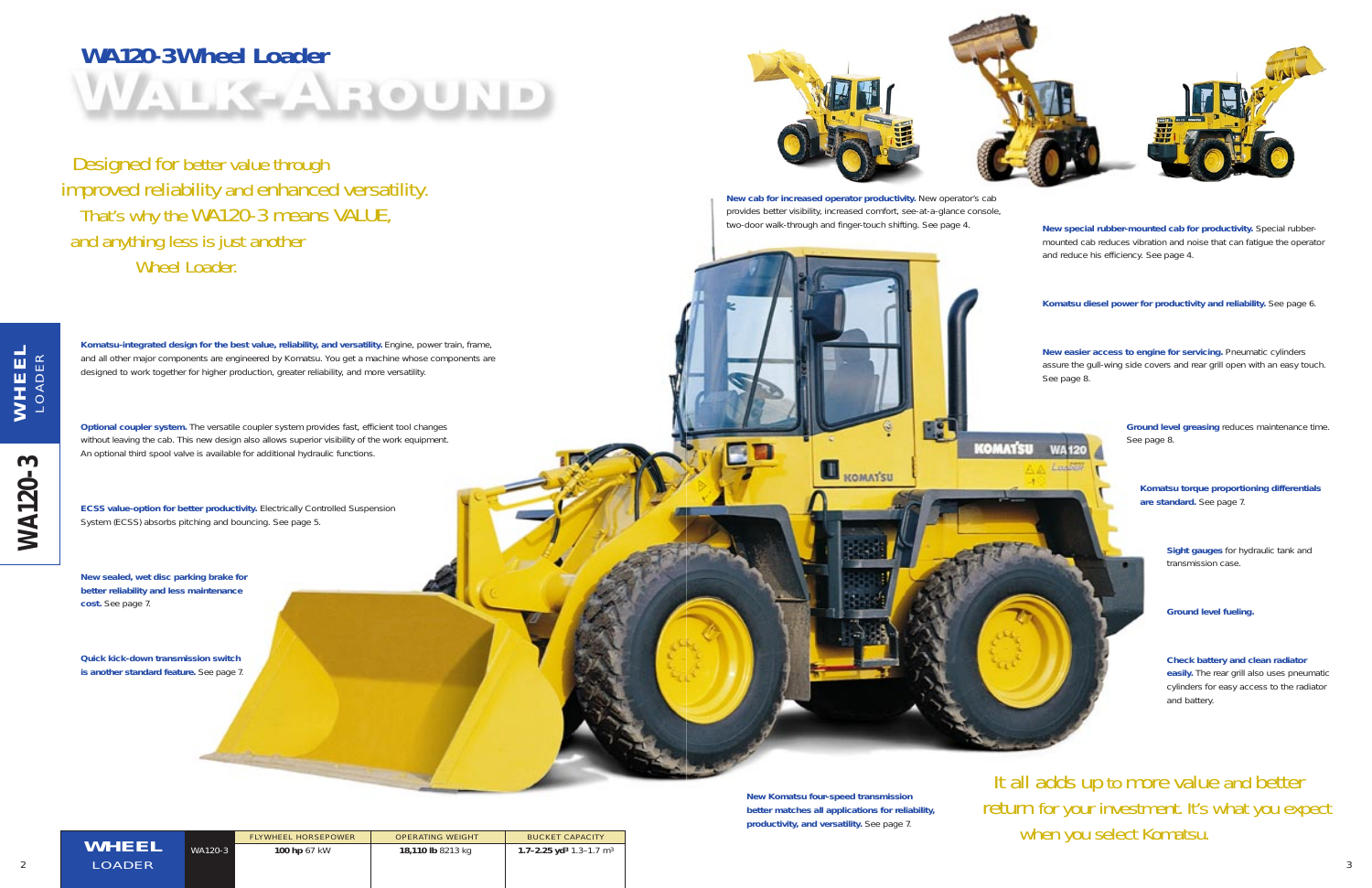# $\begin{array}{cccccccccccccc} \bullet & \bullet & \bullet & \bullet & \bullet & \bullet & \bullet & \bullet \end{array}$ **Value Options**

● **Keep cool, keep productive with a five-mode air conditioner.** Thirteen strategically-located vents direct cool air to the operator, keeping him productive on the hottest days.

● **Optional Electrically Controlled Suspension System (ECSS).** Takes the bounce out of the ride on rough ground surfaces. Provides greater comfort and confidence for the operator as well as increased travel speed and steering stability, while improving the material retention in the bucket. A switch in the operator's compartment initiates the electrical circuit that actuates solenoid selector valves for the boom cylinders as well as pressure switches for the accumulators. This allows the accumulators to absorb the shocks during roading.

- a little easier.
- 
- **There's nothing more refreshing than a cold drink on a hot day.** The cool box located behind the seat will help keep your lunch and beverage cool. That's something to look forward to at lunch or break-time.
- **Make the time go faster** with an auto-tuning AM/FM cassette radio. Includes a digital clock and access to a weather station. Removable control head minimizes vandalism.
- Large curved glass front **window** provides the operator an unobstructed view of the working area and attachment.
- **Two-door walk-through cab.** Good for ventilation as well as easy entry and exit from either side of the cab.
- **Rubber mounts dampen noise and vibration,** reduces fatigue caused by noise. Helps keep the operator productive, longer.
- **Low-effort brake pedals** actuate fully hydraulic brakes. Parking brake provides effective braking with light foot pressure.
- Steer with ease. Komatsu's fully hydraulic steering provides fast response with low effort, at low engine rpm.



Value options for productivity and those little added touches that make work

**WA120-3 WHEEL**

**WA120-3** 

WHEEL<br>LOADER

*Ask the man who runs one—he will tell you the operator's cab sets the Komatsu Wheel Loader apart from the others. That's a productivity feature you can't ignore. No matter how a machine specs out, or how much is promised for productivity, unless the operator can work a full shift without becoming fatigued, you will never get the full measure of promised productivity.*

4

- **Kick-down switch is conveniently located** on the boom control lever. A simple motion of the thumb actuates this valuable productivity feature, which enables the operator to downshift easily.
- **Easy shifting and directional changes** with Komatsu two-lever electronic shifting. Change direction or shift gears with a touch of the fingers without removing the shifting hand from the steering wheel. Solid state electronics and conveniently located direction and gear shift controls make this possible.
- **At-a-glance instrument monitor.** Monitor is mounted in front of the operator and is tilted for easy view, allowing the operator to easily check gauges and warning lights.
- **See the monitor through the steering wheel, not around it.** A specially designed two-spoke steering wheel allows the operator to easily see the instrument panel.



The cab improvements on the Wheel Loaders go beyond providing a large cab with a comfortable seat. Improvements include these production-enhancing standard and optional features: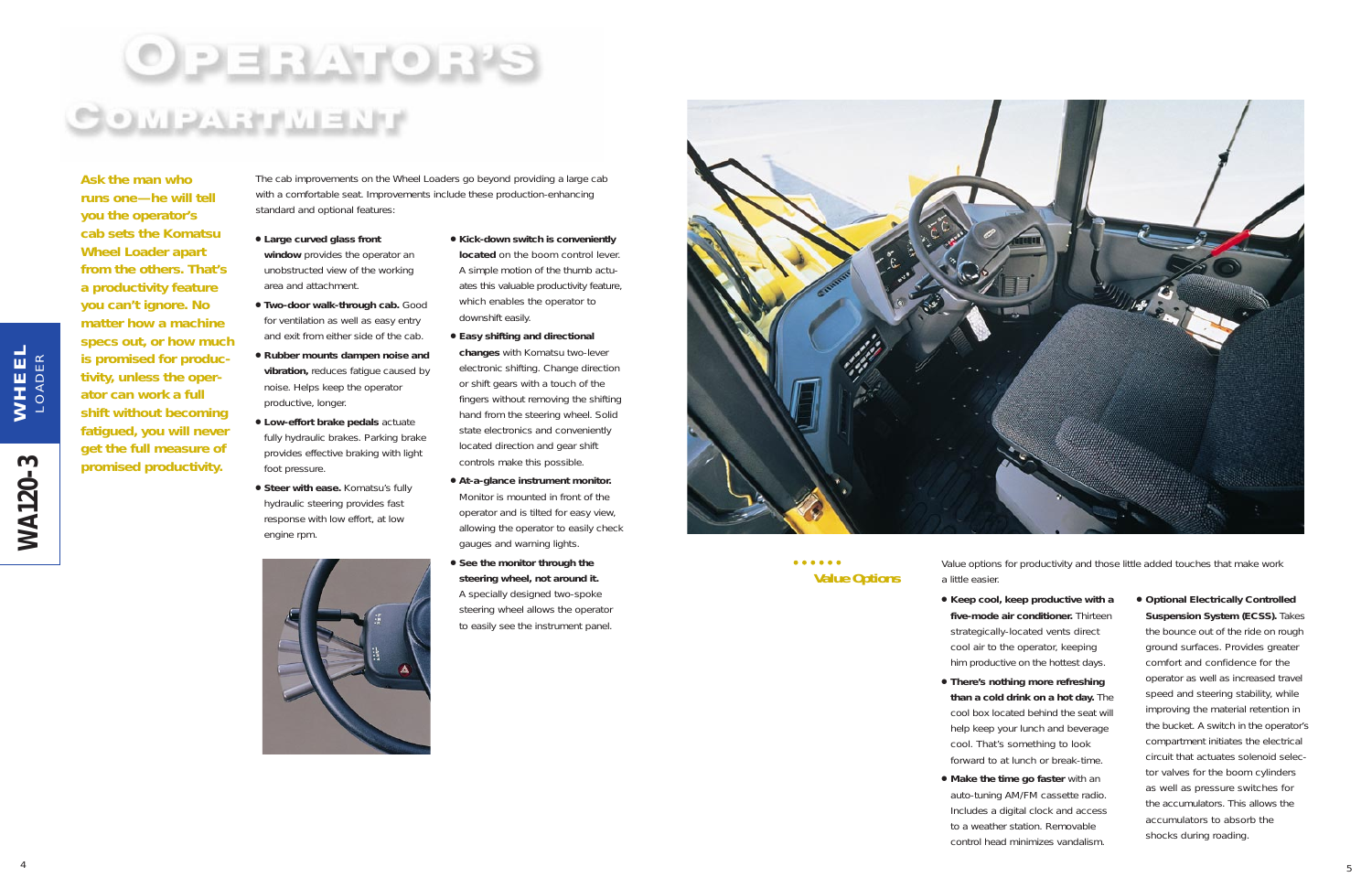# KOMATSU DESIGNED POWER TRAIN

*Komatsu integrated design means components are matched to provide most efficient use of power whether you're working the face of a material bank or travelling with a loaded bucket.* 

The WA120-3 Wheel Loader is designed to effectively match the engine, four-speed transmission, torque proportioning differentials, axles, and brakes to the most severe applications.

# **KOMATSU EMISSIONIZED S4D102E-1 DIESEL ENGINE**

Four-cycle, water-cooled, turbocharged, four-cylinder engine that is not only fuel efficient, but meets North American emission requirements.

With a piston displacement of **239 cubic inches** 3.92 liter, the Komatsu S4D102E-1 has 100 net flywheel horsepower at 2400 rpm.

> ● **Spin-on filters** and easily accessible lubrication points mean reduced maintenance time and less chance of missing these important

**Other engine features include:** ● **Automatic electric cold-weather starting system**. This cold-weather starting system electrically preheats the intake manifold. Provides for quick starts and reduces added wear of cold weather starts made without this heating system.

● Solid state electronic shifting control that reduces wear, increases reliability, and provides easy directional shifts.

● Fingertip-shifting from forward to reverse or from one gear to another.

● **Large capacity, double-wrapped and insulated muffler** is mounted under the hood for lower engine noise and better operator visibility. ● **Simple, rugged design** for dependability and low service requirements. ● Gull-wing doors use pneumatic cylinders to allow easy access to the engine and radiator for routine

● Four forward and four reverse gears to better match the cycle conditions. You get higher efficiency and better

maintenance.

maintenance items.

● **Sealed wet disc service brakes.** Resistant to contaminates even when working in hostile environments. ● **Maintenance-free parking brake** is located in the transmission case and

is a wet multi-disc brake.

# **WA120-3 WHEEL** WHEEL LOADER S **WA120-**6



 $\begin{array}{cccccccccccccc} \bullet & \bullet & \bullet & \bullet & \bullet & \bullet & \bullet & \bullet \end{array}$ 

# **NEW KOMATSU FOUR-SPEED TRANSMISSION REPLACES THREE-SPEED**

**TRANSMISSION**

Provides maximum forward speed in fourth gear of up to **22.1 mph**  35.6 km/h and **22.4 mph** 36.1 km/h in reverse. The countershaft transmission is full power shift and soft-shift.

# **Other features include:**

- 
- 
- fuel economy.

**Consider this valuable feature for added productivity.** Kick-down switch automatically downshifts with the touch of a finger from second to first when beginning the digging cycle. Automatically upshifts from first to second when direction control lever is placed in reverse. The result is increased rim pull for better bucket penetration and reduced cycle times

for higher productivity.

# **Four-wheel drive with torque proportioning differ-**

**entials** for reduced slippage and longer tire life. This improves the ability of the WA120-3 to maneuver in unstable conditions compared to a similar machine equipped with conventional differentials.

# **Komatsu designed axles and final drives** for rugged reliability and low maintenance.

Axle shafts are semi-floating, the front axle housing is fixed. The rear axle housing is a center-pin support design that provides a total oscillation of up to 24 degrees.

The differential reduction gear is a heavy-duty spiral bevel gear for strength and reliable performance.

Rugged, inboard planetary final drives carry the total gear reduction of the drive train to the wheel which is mounted to the axle hub.

**Wet disc brakes and fully hydraulic braking system** mean lower maintenance costs and higher reliability. Wet disc brakes are fully sealed. Contaminants are kept out, reducing wear and resulting maintenance. Brakes require no adjustments for wear, meaning even lower maintenance. The new parking brake is also adjustment-free, wet multi-disc for high reliability and long life.

Added reliability is designed into the braking system by the use of two independent hydraulic circuits. Provides hydraulic back-up in case one of the circuits fail.

Full hydraulic brakes mean no air system to bleed, or the condensation of water in the system that can lead to contamination and corrosion.

**Transmission**

A) planetary reduction B) wet, enclosed brakes C) torque proportioning differential

**B**

**C A**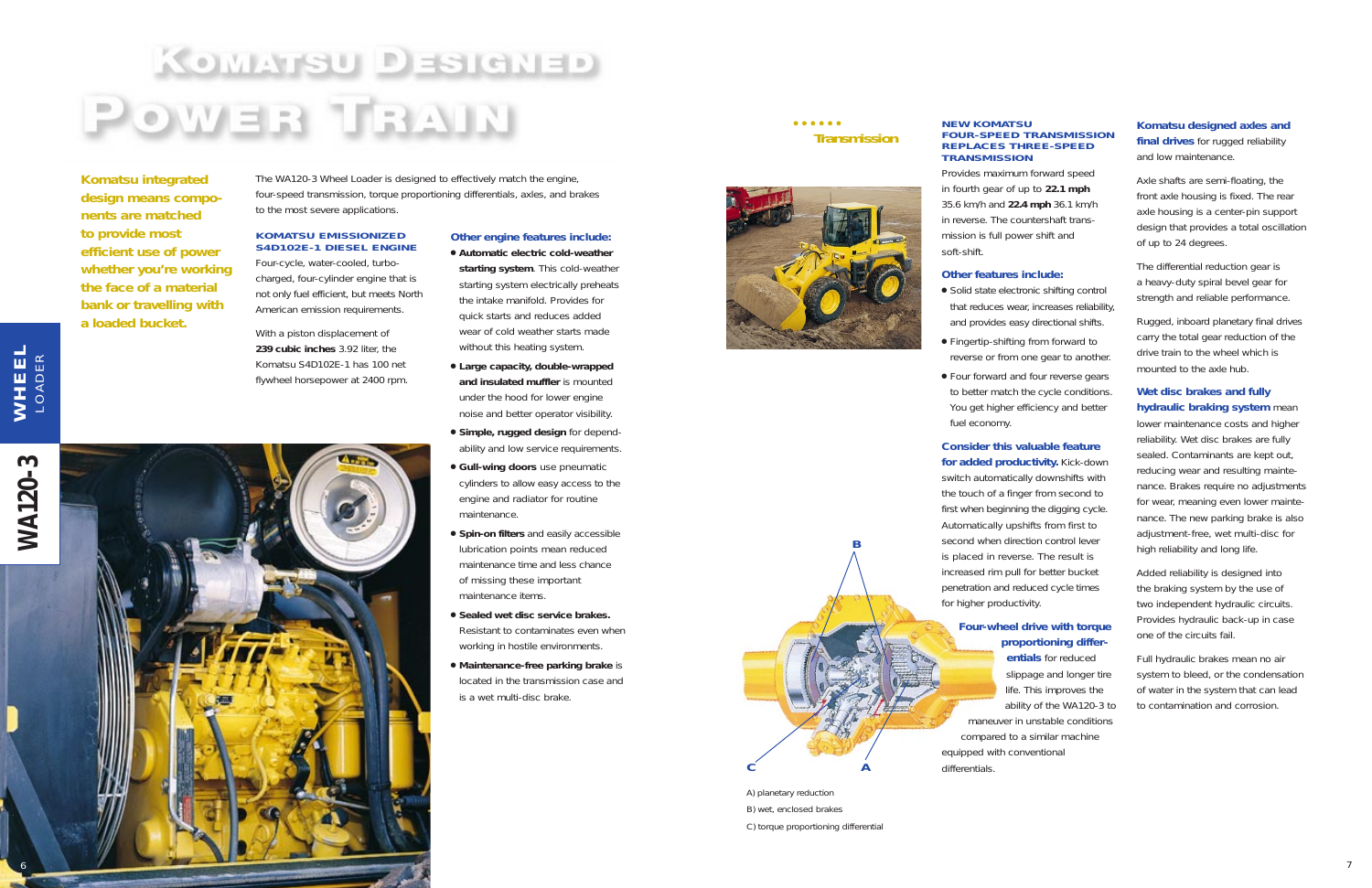# **WA120-3 Wheel Loader SPECIFICATIONS**



Komatsu S4D102F-1 Water-cooled, 4-cycle  $\ldots \ldots$  . Turbocharged . . . . . . . . . . . . . . . . 4 Bore x stroke. . . . . . . . . . . . . . . **4.0" x 4.7"** 102 mm x 120 mm Piston displacement. . . . . . . . . . . . . . . . . . . . . . **239 in3** 3.92 ltr nical, all-speed control Gross power . . . . . . . . . . . . . . . . . . . . . . . . . . **105 hp** 70 kW

| Type  W                                  |
|------------------------------------------|
|                                          |
|                                          |
| Bore x stroke. 4.0" <b>x 4.7</b> "       |
| Piston displacement.                     |
|                                          |
| Horsepower Rating @ 2400 rpm (SAE J1349) |
|                                          |
| Net power                                |
| Meets 1997 EPA emissions regulations     |
|                                          |

Net power. . . . . . . . . . . . . . . . . . . . . . . . . . . . **100 hp** 67 kW

. . . . . Direct injection

ump, force-lubrication  $\ldots \ldots \ldots$  . Full-flow double elements and ator, plus dust indicator

| Lubrication system   |
|----------------------|
|                      |
|                      |
| Air cleaner Dry with |
| dust evacuat         |

. Fixed, semi-floating support, semi-floating 24° total oscillation



Torque converter . . . . . . . 3-element, single-stage, single-phase Transmission . . . . . . . . . . . . . . . . Full power shift, countershaft,

electrically shifted

# 35 **HYDRAULIC SYSTEM**

| Travel<br>Speed* |                                        | Forward   |           | Reverse   |
|------------------|----------------------------------------|-----------|-----------|-----------|
| 1st              | $4.5$ mph                              | 7.2 km/h  | $4.7$ mph | 7.6 km/h  |
| 2nd              | $7.5$ mph                              | 12.1 km/h | $7.8$ mph | 12.6 km/h |
| 3rd              | 13.6 mph                               | 21.9 km/h | 14.1 mph  | 22.7 km/h |
| 4th              | 22.1 mph                               | 35.6 km/h | 22.4 mph  | 36.1 km/h |
|                  | *Measured with 17.5/25-12PR (L2) tires |           |           |           |



|  |  | RearCenter-pin s |
|--|--|------------------|

## Q **SERVICE REFILL CAPACITIES**

Reduction gear . . . . . . . . . . . . . . . . . . . . . . . . Spiral bevel gear Differential gear . . . . . . . . . . . . . . . . . . . . . Torque proportioning Final reduction gear . . . . . . . . . . Planetary gear, single reduction



**Service brakes:** Hydraulically-actuated, wet disc brakes actuate on four wheels.

- $\begin{array}{cccccccccccccc} \bullet & \bullet & \bullet & \bullet & \bullet & \bullet & \bullet & \bullet \end{array}$ **Komatsu design means more value**
- Large gull-wing service doors provide easy access to the engine compartment.
- Ground Level Greasing—all grease points are easily reached from ground level and grease banks are provided in some areas to reduce maintenance time.
- Batteries are located in the counterweight for groundlevel access.
- Sealed Loader Linkage Pins designed to keep grease contained longer and prevent the entrance of dust, thereby lengthening greasing intervals.

**Parking brake:** Wet multiple-disc brake on transmission output shaft.





|                                   | independent of engine rpm. |
|-----------------------------------|----------------------------|
| Steering angle 40° each direction |                            |
| Minimum turning radius at         |                            |
|                                   |                            |



# **Control positions**

Boom . . . . . . . . . . . . . . . . . . . . . . . Raise, hold, lower, and float Bucket . . . . . . . . . . . . . . . . . . . . . . . . Rollback, hold, and dump

# **Capacity (discharge flow) @ engine rated rpm**

| Loader Pump. 30.4 gal/min 115 ltr/min  |  |
|----------------------------------------|--|
| Steering Pump 30.4 gal/min 115 ltr/min |  |
| (Gear Pumps)                           |  |

# **Relief valve setting**

# **Control valve**

2-spool open center

| Hydraulic<br>cylinders | Number of<br>cylinders | <b>Bore</b>   | <b>Stroke</b>  |
|------------------------|------------------------|---------------|----------------|
| Boom                   | $\mathcal{P}$          | $3.9"$ 100 mm | 23.9" 606 mm   |
| Bucket                 | 1                      | $4.3"$ 120 mm | $16.7"$ 423 mm |
| Steering               | $\mathcal{P}$          | 2.4"<br>60 mm | 13.4" 340 mm   |
|                        |                        |               |                |

**Hydraulic cycle time** (rated load in bucket) = **8.8 sec** Raise…**5.2 sec**/Dump…**1.1 sec**/Lower (empty)…**2.5 sec**

| Axle (each front and rear) $\dots \dots \dots \dots \dots 3.7$ gal 14 It |  |
|--------------------------------------------------------------------------|--|
| Torque converter and transmission 6.2 gal 23.5 ltr                       |  |

# 

# **SERVICING WITH A SMILE**

It would be better if most of us approached routine maintenance and service as something that made us smile. That's why Komatsu designed the WA120-3 Wheel Loader to make servicing as easy as possible. We know by doing this, routine maintenance and servicing are less likely to be skipped, which can mean a reduction in costly downtime later on. Here are some of the many service features found on the WA120-3.

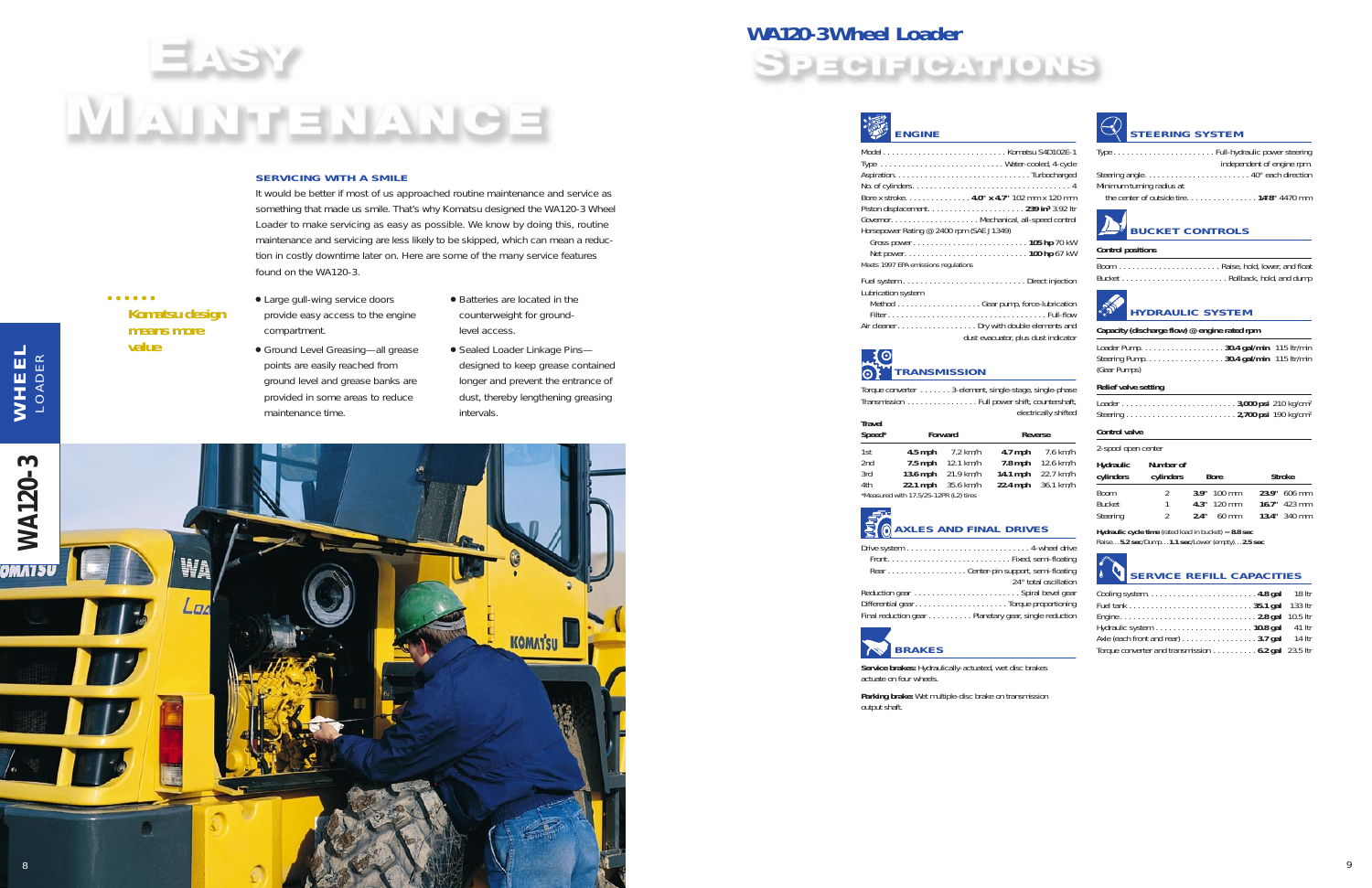# **STANDARD EQUIPMENT**

- Alternator, **50A**
- Back-up alarm
- Back-up lamp
- Batteries, **2x12V**/110 Ah
- Bucket positioner, automatic
- Counterweight, standard
- Differentials, torque proportioning
- Engine, Komatsu **S4D102E-1**
- Engine shut-off system, electric
- Fenders, full front, partial rear
- Floor mat
- Horn, electric
- Lights
- —Stop and tail
- —Turn signal (2 front, 2 rear)
- —Working (2 front, 2 rear, 2 in cab)
- Mono lever loader control
- Radiator mask, hinged
- Rearview mirror
- ROPS cab
- Seat belt, 3'
- Seat, cloth, suspension, reclining with armrests and headrest
- Service brakes, wet disc
- Speedometer (mph)
- Starting aid, intake manifold preheater
- Starting motor, **24V**/4.5 kW
- Sun visor
- Tires **(17.5/25-12PR (L2) tubeless)** and rims
- Transmission **(4F, 4R)**
- Transmission control, electric
- Two-spool valve for boom and bucket controls
- Vandalism protection kit
- Wiper/washer, front and rear

# **OPTIONAL EQUIPMENT**

- Air conditioner with heater and defroster
- Auxiliary steering
- Boom kickout, automatic
- Brand preference, Goodyear
- Bucket, 2.25 yd<sup>3</sup> loose material
- Bucket teeth (Esco bolt-on)
- Counterweight, additional, **594 lb**
- Cutting edge, bolt-on, reversible
- **ECSS** (Electronically Controlled Suspension System)
- Fenders, rear full
- Heater and defroster
- Hydraulic adapter kit, includes valve, lever, and piping
- JRB Hydraulic quick coupler
- JRB **48"** construction forks for use with coupler
- JRB **1.75 yd<sup>3</sup> general purpose bucket for use with coupler**
- Mud guard, front fenders
- Radio, AM/FM with stereo cassette
- ROPS canopy
- Third valve, lever, piping
- Tires (bias ply)
- $-15.5/25-12$ PR (L2)
- —15.5/25-12PR (L3) —17.5/25-12PR (L2)
- $-17.5/25 12$ PR $(1.3)$
- Tires (radial ply)
- —15.5/R25 XTLAT (L2) Michelin
- —15.5/R25 XHAT (L3) Michelin
- —17.5/R25 XTLAT (L2) Michelin —17.5/R25 XHAT (L3) Michelin
- Tool kit

# **WA120-3 Wheel Loader**

| Material (loose weight)            | Ib/yd <sup>3</sup> | kg/m <sup>3</sup> |
|------------------------------------|--------------------|-------------------|
| Caliche                            | 2,100              | 1250              |
| Cinders                            | 1,000              | 590               |
| Clay and gravel, dry               | 2,400              | 1420              |
| Clay and gravel, wet               | 2,600              | 1540              |
| Clay, dry                          | 2,500              | 1480              |
| Clay, natural bed                  | 2,800              | 1660              |
| Clay, wet                          | 2,800              | 1660              |
| Coal, anthracite, broken           | 1,850              | 1100              |
| Coal, bituminous, broken           | 1,400              | 830               |
| Earth, dry, packed                 | 2,550              | 1510              |
| Earth, Ioam                        | 2,100              | 1250              |
| Earth, wet, excavated              | 2,700              | 1600              |
| Granite, broken or large crushed   | 2,800              | 1660              |
| Gravel, dry                        | 2,550              | 1510              |
| Gravel, dry 1/2" to 2" 13 to 50 mm | 2,850              | 1690              |
| Gravel, pit run graveled sand      | 3,250              | 1930              |
| Gravel, wet 1/2" to 2" 13 to 50 mm | 3,400              | 2020              |
| Gypsum, crushed                    | 2,700              | 1600              |
| Limestone, broken or crushed       | 2,600              | 1540              |
| Magnetite, iron ore                | 4,700              | 2790              |
| Phosphate rock                     | 2,160              | 1280              |
| Pyrite, iron ore                   | 4,350              | 2580              |
| Sand and gravel, dry               | 2,900              | 1720              |
| Sand and gravel, wet               | 3,400              | 2020              |
| Sand, dry                          | 2,400              | 1420              |
| Sand, wet                          | 3,100              | 1840              |
| Sandstone, broken                  | 2,550              | 1510              |
| Shale                              | 2,100              | 1250              |
| Slag, broken                       | 2,950              | 1750              |
| Stone, crushed                     | 2,700              | 1600              |
| Topsoil                            | 1,600              | 950               |



\* This guide, representing bucket sizes not necessarily manufactured by Komatsu, will help you select the proper bucket size for material density, loader configuration, and operating conditions. Optimum bucket size is determined after adding or subtracting all tipping load changes due to optional equipment. The 90% bucket fill line on this guide is recommended when operating in conditions such as soft ground and unlevel surfaces. The 105% bucket fill condition on this guide is sometimes utilized when operating on firm ground and level surfaces.

# **Weight Changes**

|                                   |           | Change in               | Change in Tipping Load |                 |                  |           |  |  |  |  |  |  |
|-----------------------------------|-----------|-------------------------|------------------------|-----------------|------------------|-----------|--|--|--|--|--|--|
|                                   |           | <b>Operating Weight</b> |                        | <b>Straight</b> | <b>Full Turn</b> |           |  |  |  |  |  |  |
| Install ROPS Canopy 400 lb 180 kg | $-400$ lb | $-180$ kg               | $-375$ lb              | $-170$ kg       | $-330$ lb        | $-150$ kg |  |  |  |  |  |  |
| Deduct Additional Counterweight   | $-620$ lb | $-280$ kg               | $-1.170$ lb            | $-530$ kg       | $-1.010$ lb      | $-460$ kg |  |  |  |  |  |  |

• All dimensions, weights, and performance values based on SAE J732c and J742b standards.

\* Turning radius measured with bucket at carry position, outside corner of bucket.



|   | <b>Tires</b>                     | 17.5/25 |         |  |
|---|----------------------------------|---------|---------|--|
|   | Tread                            | 5'10"   | 1780 mm |  |
|   | Width over tires                 | 7'4''   | 2225 mm |  |
| Α | Wheelbase                        | 8'6''   | 2600 mm |  |
| B | Hinge pin height, maximum height | 11'5''  | 3475 mm |  |
| C | Hinge pin height, carry position | 1'2''   | 355 mm  |  |
| D | Ground clearance                 | 1'5''   | 425 mm  |  |
| E | Hitch height                     | 2's''   | 805 mm  |  |
| F | Overall height, top of the stack | 9'10"   | 2995 mm |  |
| G | Overall height, ROPS cab         | 10'2"   | 3100 mm |  |

**General Purpose with General purpose with Bucket Bolt-on Cutting Edge Bolt-on Teeth** Bucket Capacity SAE Rated **1.85 yd3** 1.4 m3 **1.7 yd3** 1.3 m3 Struck **1.58 yd3** 1.2 m3 **1.3 yd3** 1.0 m3 Bucket Width **7'10"** 2390 mm **7'10"** 2390 mm Bucket Weight **1,320 lb 1,320 lb** 600 kg **1,210 lb** 550 kg Static Tipping Load Straight **15,430 lb** 6998 kg **15,550 lb** 7052 kg 40° full turn **13,420 lb** 6086 kg **13,540 lb** 6141 kg Dumping Clearance, maximum height and 45° dump angle **8'11"** 2725 mm **8'9"** 2665 mm Reach at **7'** 2130 mm cut edge clearance and 45° dump angle **4'6"** 1365 mm **4'7"** 1385 mm Reach at maximum height and 45° dump angle **3'2"** 955 mm **3'4"** 1005 mm Reach with arm horizontal and bucket level **6'6"** 1985 mm **6'9"** 2060 mm Operating Height Fully raised **15'0"** 4570 mm **15'0"** 4570 mm Overall Length Bucket ground **19'6"** 5950 mm **19'9"** 6030 mm Bucket at carry **19'8"** 6000 mm **19'6"** 5955 mm Turning Radius\* **16'11"** 5170 mm **17'0"** 5182 mm Digging Depth 0° **2.2"** 55 mm **2.4"** 60 mm 10° **8.3"** 210 mm **9.1"** 230 mm Breakout Force (Bucket Cylinder) **16,280 lb** 7383 kg **17,777 lb** 8062 kg Operating Weight **18,110 lb** 8213 kg **17,990 lb** 8159 kg

Static tipping load and operating weight shown include 17.5/25-12 ply L2 tires additional CWT, lubricant, coolant, fuel tank, ROPS cab, and operator. Machine stability and operating weight are affected by counterweight, tire size, and other attachments. Apply the following weight changes to the operating weight and tipping load.